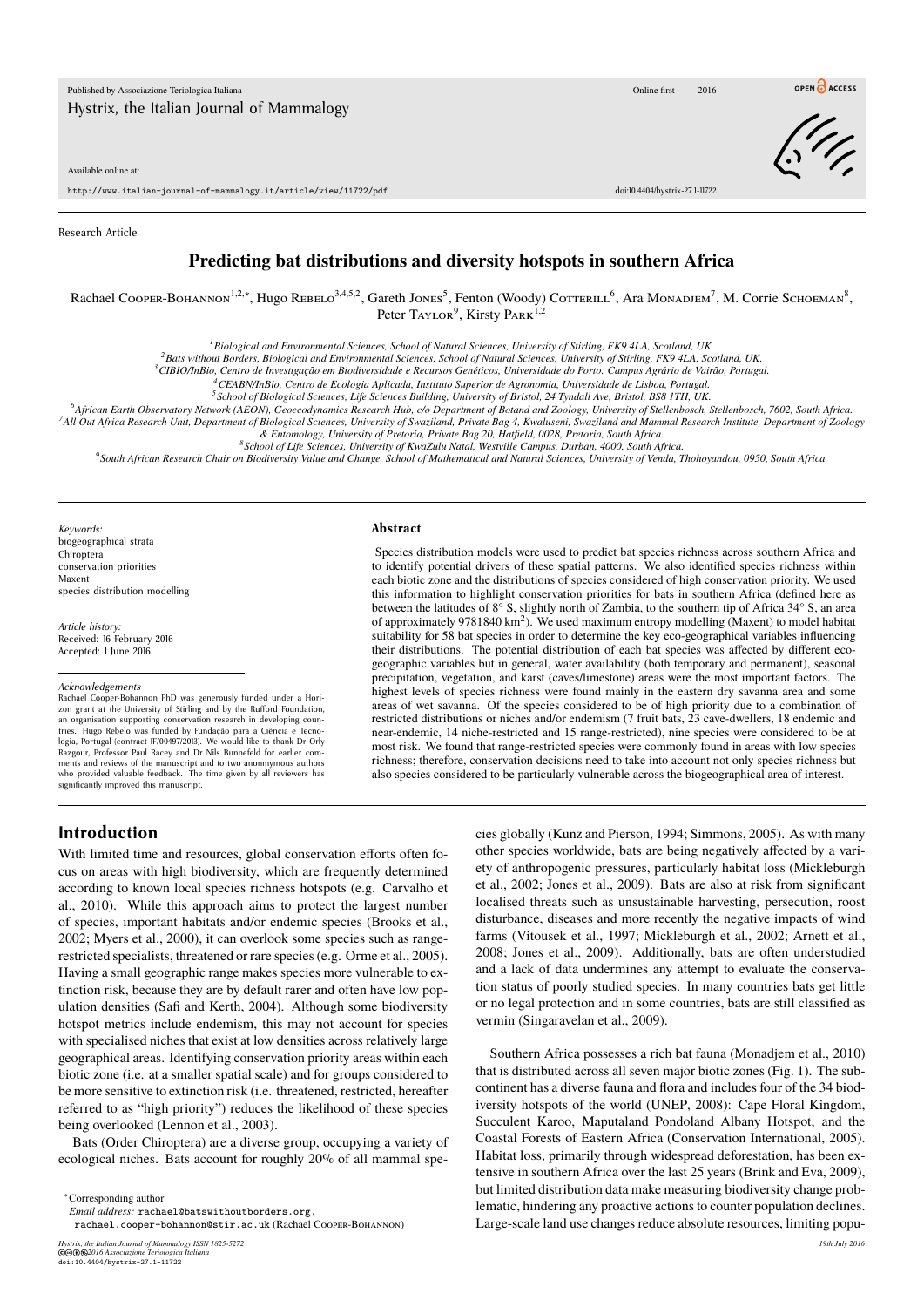

**Figure 1**–The study area, defined as "southern Africa" (a) in relation to the African continent; (b) political map showing country boundaries, major lakes and rivers and altitude; (c) biotic<br>zones and major karst areas; a

lation sizes, and may also isolate bat populations and prevent gene flow (Ezard and Trevis, 2006), which may result in local extinctions and/or depletion of genetic variability, leading to a time-delayed "extinction debt" (Krauss et al., 2010).

Despite the wide application and undeniable value of the IUCN Red List, the accuracy of assessments is reliant on the information available, often limited in developing countries with little funding. For the 2008 IUCN Red List species assessments, assessors were discouraged from using the Data Deficient category, resulting in an increase in the number of species being reclassified from Data Deficient to Least Concern despite little information being available for some of these species. These status changes could result in misleading conservation priorities, which tend to overlook Least Concern species, yet those species may be threatened (e.g. Polidoro et al., 2010).

Species distribution models (SDMs) use eco-geographical variables to predict habitat suitability for species, based on their environmental requirements by using species occurrence data (Elith et al., 2011). SDMs are becoming increasingly important conservation tools, particularly in areas that are ecologically diverse yet have little biological data (e.g. DeMatteo and Loiselle, 2008; Hernandez et al., 2008; Lamb et al., 2008; Papes and Gaubert, 2007). For example, models have been used to direct and prioritise survey efforts, and have aided the discovery of new populations (e.g. Guisan and Thuiller, 2005; Rebelo and Jones,

2010; Razgour et al., 2011). Models can be staked to predict areas of high levels of biodiversity (sometimes referred to as "hotspots' or species richness maps) in specific geographical areas, family groups, biogeographical affinity or species considered to be more sensitive to extinction risk (e.g. Rebelo et al., 2010; Hughes et al., 2012; Schoeman et al., 2013; Herkt et al., 2016).

Maximum entropy (Maxent; Phillips et al., 2004, 2006) is a popular algorithm due to outperforming other methods as a result of predictive accuracy (Merow et al., 2013; Elith et al., 2006) and the use of only presence data (e.g. Rebelo and Jones, 2010; Rebelo et al., 2010; Razgour et al., 2011). While modelling techniques are a useful tool, they do have acknowledged limitations. An important assumption of SDMs is that species are at equilibrium with the environment, biotic interactions are usually not considered (especially when employing climatic modelling), and the distribution modelled is the potential rather than realised distribution. The SDM outputs present degrees of suitability (predicting the likelihood of an area being suitable or unsuitable for a species) of a species' potential distribution (Marcer et al., 2013). However, the difference between potential and realised distribution for bats is often minimal (Rebelo and Jones, 2010), given the relatively high dispersal ability of bats.

Schoeman et al. (2013) modelled species distributions for 64 bat species across a similar area, using a coarser scale ( $\sim$ 5 km<sup>2</sup>). They showed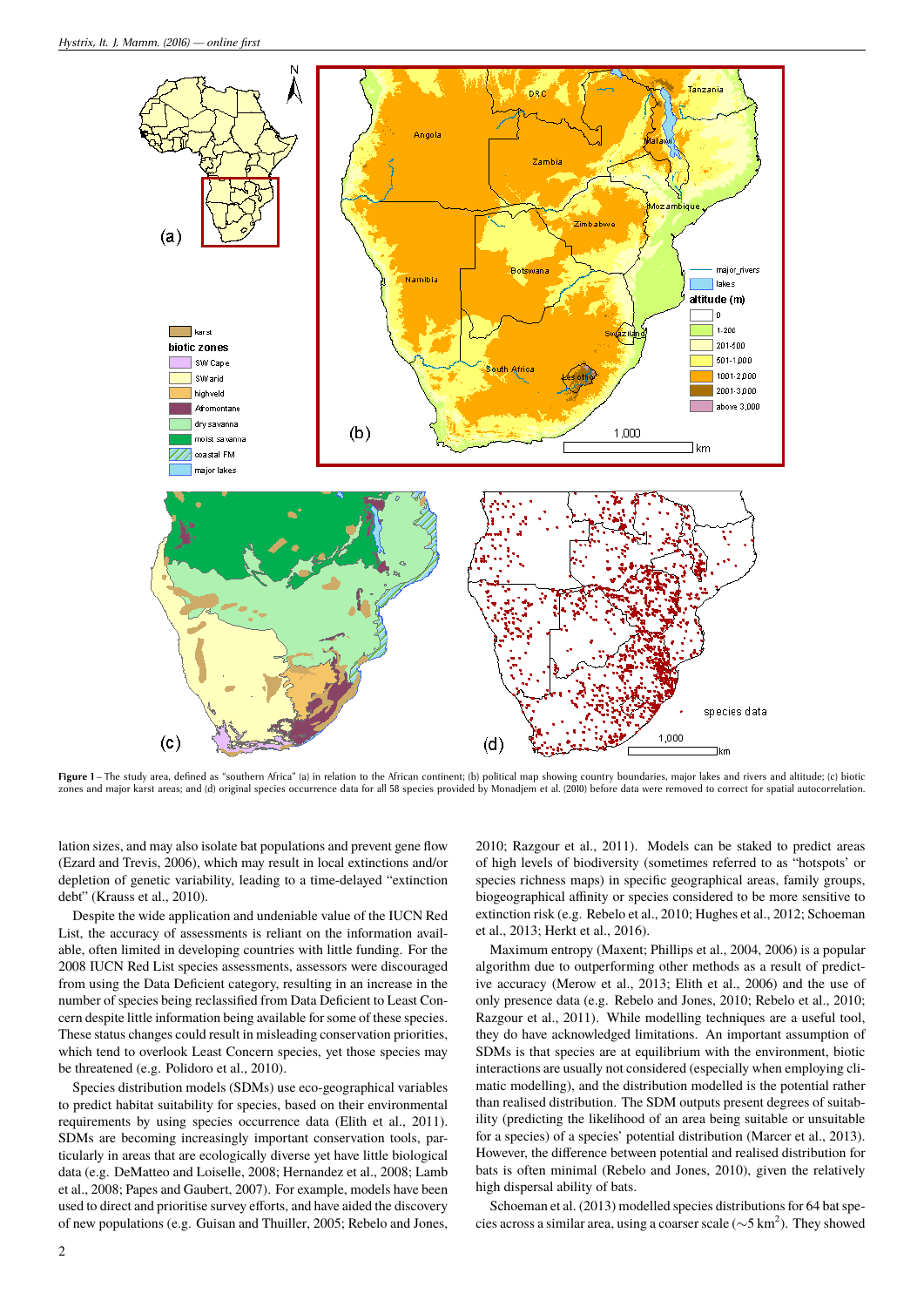that climate and habitat heterogeneity influence bat species richness in southern Africa and recommended that further work was needed in areas with high spatial heterogeneity that were poorly sampled, and in richness hotspots threatened by anthropogenic impacts. More recently, Herkt et al. (2016) modelled African bat species across the continent using a 1  $km^2$  resolution overlaying species predicted habitat suitability, showing the highest levels of species richness around the equator, with high levels of endemism along the Cameroon volcanic line. Here we focus on southern Africa, where the subcontinent is largely arid or semi-arid, using finer resolution data than Schoeman et al. (2013) and including a wider range of environmental layers, including satellite imagery and distance to environmental features considered to be important for bats such as water and karst, limestone areas likely to have caves (Hagen and Sabo, 2011; Monadjem et al., 2010; Monadjem and Reside, 2008). We also assess spatial patterns of "high priority" species, as well as species richness within each of the seven biotic zones considered in this study.

The aim of this study was to assess overall bat richness and species diversity and to identify areas important to potentially "high priority" species (i.e. taxa that are endemic, range- or niche-breadth restricted within the study area, cave-dwelling, and Old World fruit bats — Pteropodidae). Old World fruit and cave-dwelling bats are considered to be at high risk from anthropogenic impacts, wherever they occur because they are often more visible and found in higher numbers. For example, serious threats from human activity have been reported from cave disturbance — caving and tourism, mining activities, guano harvesting, heavy harvesting pressures (bushmeat, medicine and candle wax) and human-wildlife conflict such as recently seen with the cull of Mauritius fruit bat (*Pteropus niger*) cull due to perceived conflict with fruit farming industry (Hutson et al., 2001; Jones et al., 2003; Kunz and Pierson, 1994; Mickleburgh et al., 1992).

The affinity of bats to biotic zones ("bat biogeography") has important conservation implications, for example in understanding the conservation needs of species with a narrow niche breadth. Species' biogeographic affinities are intrinsically linked with the Earth's geography, and hence with climatic conditions and consequent vegetation. Taking into consideration biotic zone affinities separately in SDMs will ensure that biogeographically distinct areas with lower overall species richness will not be overlooked. The specific objectives are to identify: (1) bat species richness across southern Africa and drivers of these spatial patterns; (2) species richness within each biotic zone; and (3) spatial patterns of bats considered to be high priority species.

### **Materials and methods**

### **Study area**

For the purposes of this study "southern Africa" is defined as the area of continental Africa between latitudes 8° S (slightly north of Zambia) to 34° S (the southern tip of Africa), approximately 9781840 km<sup>2</sup> (Fig. 1a and Fig. 1b). The northern boundary was drawn north of Zambia across continental Africa rather than using country boundaries. The area covers South Africa, Lesotho, Swaziland, Namibia, Botswana, Zimbabwe, Mozambique, Malawi, Zambia, parts of Angola and the Democratic Republic of the Congo (DRC), and Tanzania. Furthermore, the northern boundary is drawn to exclude the rainforest-savanna mosaic zone to the north. The study area covers seven biotic zones (South-West Cape, South-West arid, highveld, coastal forest mosaic, Afromontane-Afroalpine, and moist and dry savanna (Kingdon, 2013) shown in Fig. 1c overlaid with a karst map (IUCN 2008, modified from Williams and Ford, 2006).

#### **Species presence data**

The final presence data were used to train the model, and any species with fewer than 16 occurrence data points (after spatially autocorrelated data were removed; see below) were not included in the analysis (Wisz et al., 2008). This reduced the number of species modelled from 70 to 58. We used presence data with an accuracy of up to ∼1 km obtained from a wide range of historical museum data collated by Monadjem et al. (2010). Monadjem et al. (2010) updated these data in terms of newly discovered distinct species, such as *H. gigas* and *H. vittatus* formerly included within *H. commersoni* (now recognised as a Madagascar endemic, Simmons, 2005). Although this is a large dataset, the database is incomplete (e.g. *Miniopterus mossambicus* is missing from the database) and with taxonomic updates for some species out of date, for example it does not take into account the *Rhinolophus hildebrandtii* complex (Taylor et al., 2012) or that *R. darlingi* now comprises two species (Jacobs et al., 2013). To prevent spatial autocorrelation of presence data we used the Average Nearest Neighbor analyses in ArcGIS 10.0 (ESRI). Highly correlated points for each species were randomly deleted, resulting in 4899 final occurrence data from the original 5106 data points.

### **Environmental variables**

We used the finest scale resolution available for most data (30 arc second, ~900 m, 0.0083°×0.0083°). The final 16 eco-geographical

**Table 1** – Independent eco-geographical variables (EGVs) selected as environmental predictors.

| <b>EGVs</b> descriptor<br>Data source<br>$BIO2$ — mean diurnal temperature range (mean of monthly (max temp –<br>WorldClim (worldclim.org; Hijmans et al., 2005)<br>min temp)) $(^{\circ}C)$<br>,,<br>$BIO4$ — temperature seasonality (standard deviation $\times 100$ ) (°C)<br>,,<br>$BIO10$ — mean temperature of warmest quarter ( $°C$ )<br>,,<br>$BIO11$ — mean temperature of coldest quarter ( $^{\circ}$ C)<br>,,<br>$BIO16$ — precipitation of wettest quarter (mm)<br>,,<br>Altitude (m)<br>created in ArcGIS 10.2 using the WorldClim altitude layer<br>Slope (tangent of the angle)<br>Created in ArcGIS 10.2 using the University of Auckland karst layer<br>Distance to karst (m)<br>(IUCN 2008, modified from Williams and Ford, 2006)<br>Created in ArcGIS 10.2 using ESRI water grid<br>Distance to permanent water bodies (m)<br>,,<br>Distance to temporary water bodies (m) |
|---------------------------------------------------------------------------------------------------------------------------------------------------------------------------------------------------------------------------------------------------------------------------------------------------------------------------------------------------------------------------------------------------------------------------------------------------------------------------------------------------------------------------------------------------------------------------------------------------------------------------------------------------------------------------------------------------------------------------------------------------------------------------------------------------------------------------------------------------------------------------------------------------|
|                                                                                                                                                                                                                                                                                                                                                                                                                                                                                                                                                                                                                                                                                                                                                                                                                                                                                                   |
|                                                                                                                                                                                                                                                                                                                                                                                                                                                                                                                                                                                                                                                                                                                                                                                                                                                                                                   |
|                                                                                                                                                                                                                                                                                                                                                                                                                                                                                                                                                                                                                                                                                                                                                                                                                                                                                                   |
|                                                                                                                                                                                                                                                                                                                                                                                                                                                                                                                                                                                                                                                                                                                                                                                                                                                                                                   |
|                                                                                                                                                                                                                                                                                                                                                                                                                                                                                                                                                                                                                                                                                                                                                                                                                                                                                                   |
|                                                                                                                                                                                                                                                                                                                                                                                                                                                                                                                                                                                                                                                                                                                                                                                                                                                                                                   |
|                                                                                                                                                                                                                                                                                                                                                                                                                                                                                                                                                                                                                                                                                                                                                                                                                                                                                                   |
|                                                                                                                                                                                                                                                                                                                                                                                                                                                                                                                                                                                                                                                                                                                                                                                                                                                                                                   |
|                                                                                                                                                                                                                                                                                                                                                                                                                                                                                                                                                                                                                                                                                                                                                                                                                                                                                                   |
|                                                                                                                                                                                                                                                                                                                                                                                                                                                                                                                                                                                                                                                                                                                                                                                                                                                                                                   |
|                                                                                                                                                                                                                                                                                                                                                                                                                                                                                                                                                                                                                                                                                                                                                                                                                                                                                                   |
| ,,<br>Distance to permanent linear water (m)                                                                                                                                                                                                                                                                                                                                                                                                                                                                                                                                                                                                                                                                                                                                                                                                                                                      |
| ,,<br>Distance to temporary linear water (m)                                                                                                                                                                                                                                                                                                                                                                                                                                                                                                                                                                                                                                                                                                                                                                                                                                                      |
| GWWR satellite imagery <sup>1</sup> — water bodies detection by GWW algorithm<br>SPOT-Water; Geoland 2 (geoland2.eu)<br>(full details on website)                                                                                                                                                                                                                                                                                                                                                                                                                                                                                                                                                                                                                                                                                                                                                 |
| SWB satellite imagery $\frac{1}{2}$ small water bodies detection by VGT4AFRICA<br>SPOT-Water; Geoland 2 (geoland2.eu)<br>algorithm (full details on website)                                                                                                                                                                                                                                                                                                                                                                                                                                                                                                                                                                                                                                                                                                                                      |
| NDVI satellite imagery <sup>1</sup><br>SPOT Programme (vgt.vito.be)                                                                                                                                                                                                                                                                                                                                                                                                                                                                                                                                                                                                                                                                                                                                                                                                                               |
| Biotic zones<br>Created in ArcGIS 10.2 using WWF's ecoregions maps                                                                                                                                                                                                                                                                                                                                                                                                                                                                                                                                                                                                                                                                                                                                                                                                                                |

<sup>1</sup> Monthly layers were created for GWWR (water bodies) and SWB (small water bodies) water from the SPOT (French: Satellite Pour l'Observation de la Terre) water and NDVI (normalised difference vegetation index) by combining the three images per month available from April 1998 – December 2012.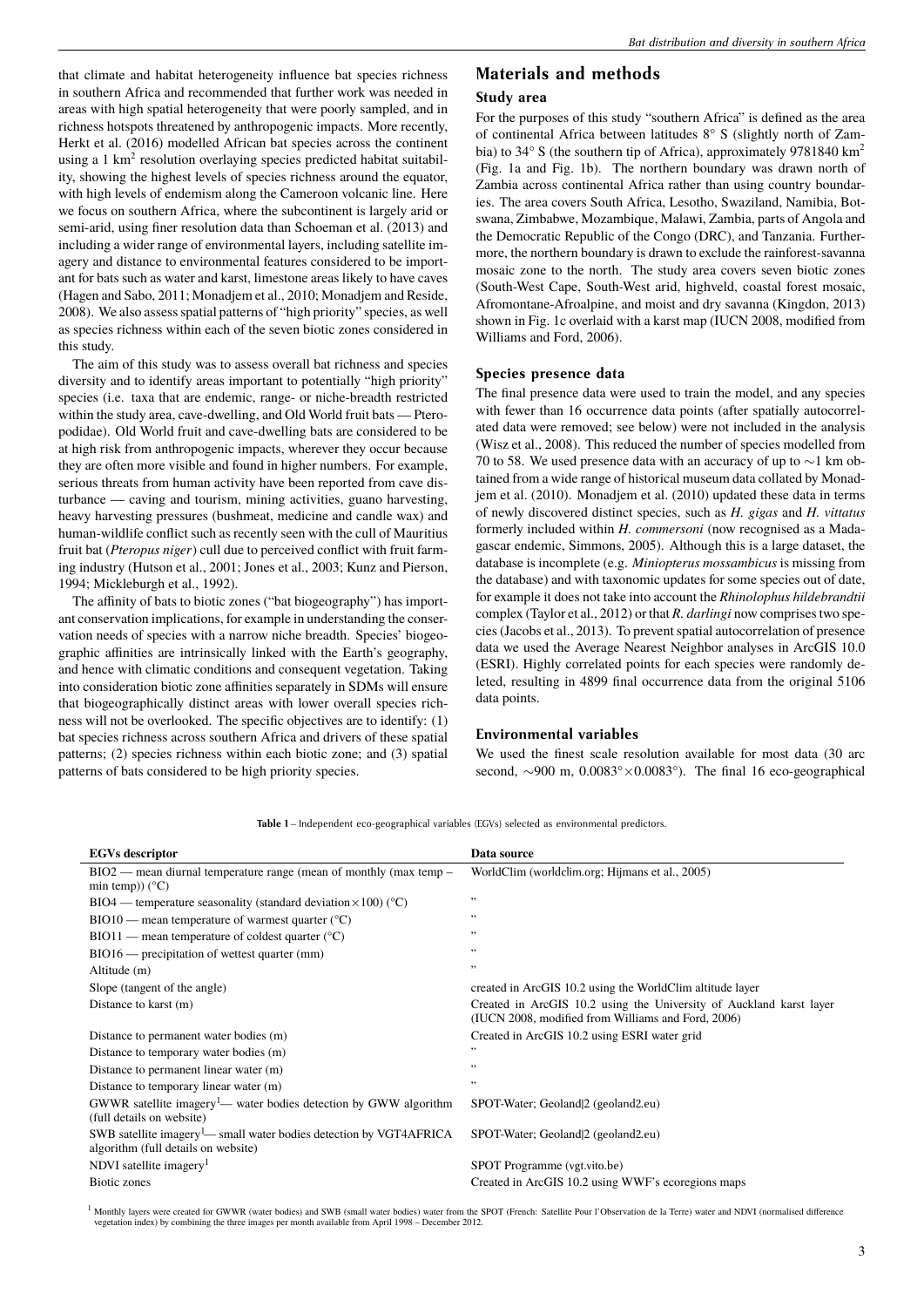

Figure 2 – Potential range suitability of bat species studied across southern Africa combined to create richness maps for: (a) all 58 bat species, (b) Pteropodidae (fruit bats) — 7 species, (c) Hipposideridae (trident and leaf-nosed bats) — 4 species, (d) Rhinolophidae (horseshoe bats) — 10 species, (e) Nycteridae (slit-faced bats) — 4 species, (f) Molossidae (free-tailed bats) — 9 species, (g) Miniopteridae (long-fingered bats) — 2 species, and (h) Vespertilionidae (plain-faced bats) — 21 species.

variables (EGVs) were selected from 76 potential EGVs (Tab. S1), chosen based on the layers that best contributed to the SDMs overall (i.e. across the 58 species; Tab. 1). EGVs trialled included satellite imagery for vegetation (Normalized Difference Vegetation Index — NDVI) and water availability, combining information of satellite images over a 14 year period across 12 months of the year and distance to karst (caves/limestone) was used to predict the locations of caves. To test for multicollinearity between EGVs we used the software EN-MTools v1.3 (Warren et al., 2010).

The minimum number of species occurrences (n=16) limits the number of EGVs and categorical data used to 16 or below. The biotic zones were further divided into 13 more detailed ecoregions — coastal forest mosaic, dry forest, dry savanna, wet savanna, Afromontane, SW Cape, Namib shrubland, Namib Desert, Nama Karoo, Succulent Karoo, highveld and major lakes.

### **Modelling procedure and evaluation**

We generated presence-only SDMs using Maxent v3.3.3k (a modelling algorithm based on a maximum entropy probability distribution; Phillips et al., 2004) to predict distributions across southern Africa. The techniques are based on established methodology that has also been used for bats (e.g. Lamb et al., 2008; Flory et al., 2012; Roscioni et al., 2014). Maxent is a general–purpose machine learning method utilising a statistical mechanics approach (Franklin, 2009) and is robust to sparse data (e.g. Pearson et al., 2007). A species' distribution is estimated by finding the maximum entropy distribution. In other words, the probability distribution is uniform (high entropy) given EGV constraints (Franklin, 2009).

To be able to compare and combine/stack models for multiple species, the same 16 EGVs and Maxent parameters were used for all species. Model calculations were made using the Maxent logistic output, rather than raw or cumulative in order to facilitate comparisons between species (Merow et al., 2013). Five cross-validation replicates were run for each species model and averaged into a single model. Maximum iterations were set at an average of 1000, based on model performance across all target species. The remaining settings were left as default.

Model performance was evaluated based on the area under the curve (AUC) of the receiver operator characteristics (ROC) value. The AUC value (threshold-independent) is an indicator of the predictive accuracy of a model, correctly ranking presence locations higher than random

locations, background points where no absence data are available (Phillips et al., 2006; Merow et al., 2013). The AUC value ranges between 0 and 1, with higher values indicating better model fit; a model with an AUC=0.5 indicates that the model performed no better than random (Young et al., 2011), and a value over 0.75 is considered to be good model performance (Elith et al., 2006). We also included the difference in AUC training and test (AUCdiff) (Warren and Seifert, 2011) and each species model sensitivity percentage to further evaluate the model performance (Allouche et al., 2006). We used a Jackknife analysis of gain (a statistical measure of how influential the EGVs are in distinguishing occurrence localities from the total study area) to assess which variables were the most relevant (e.g. Rebelo and Jones, 2010).

#### **Predictions of species richness**

The Maxent outputs generate continuous maps that were reclassified into binary maps of probable presence (suitable=1) or probable absence (unsuitable=0), using the averaged species-specific logistic threshold value that "maximises training sensitivity plus specificity" (Liu et al., 2013). Species richness maps were produced by combining/stacking binary maps, using the Raster Calculator feature in ArcGIS v10.2 for all 58 species and for each family (with the exception of Emballonuridae which was only represented by one species).

### **Species richness within biotic zones**

Using the binary maps we generated for each species, we calculated the potentially suitable area, per biotic zone as a percentage of the whole biotic zone area occupied by each species (Tab. S2). From these results we were able to determine biotic zone association for each species and whether or not they were generalists, or specialists to a particular biotic zone. The binary maps were used to calculate potentially suitable areas  $(km<sup>2</sup>)$  and percentage cover throughout the study area and within each of the biotic zones for each of the species.

#### **Species vulnerability to extinction**

Species or groups considered being at higher risk from extinction or "high priority" are: Old World fruit bats (Pteropodidae); cave-dwelling bats; endemic (or near endemic); bats with a restricted biotic zone affinity; narrow niche-breadth; range-restricted, or a combination of these categories (Safi and Kerth, 2004). Cave-dwelling and endemic species were classified according to Monadjem et al. (2010). For the purpose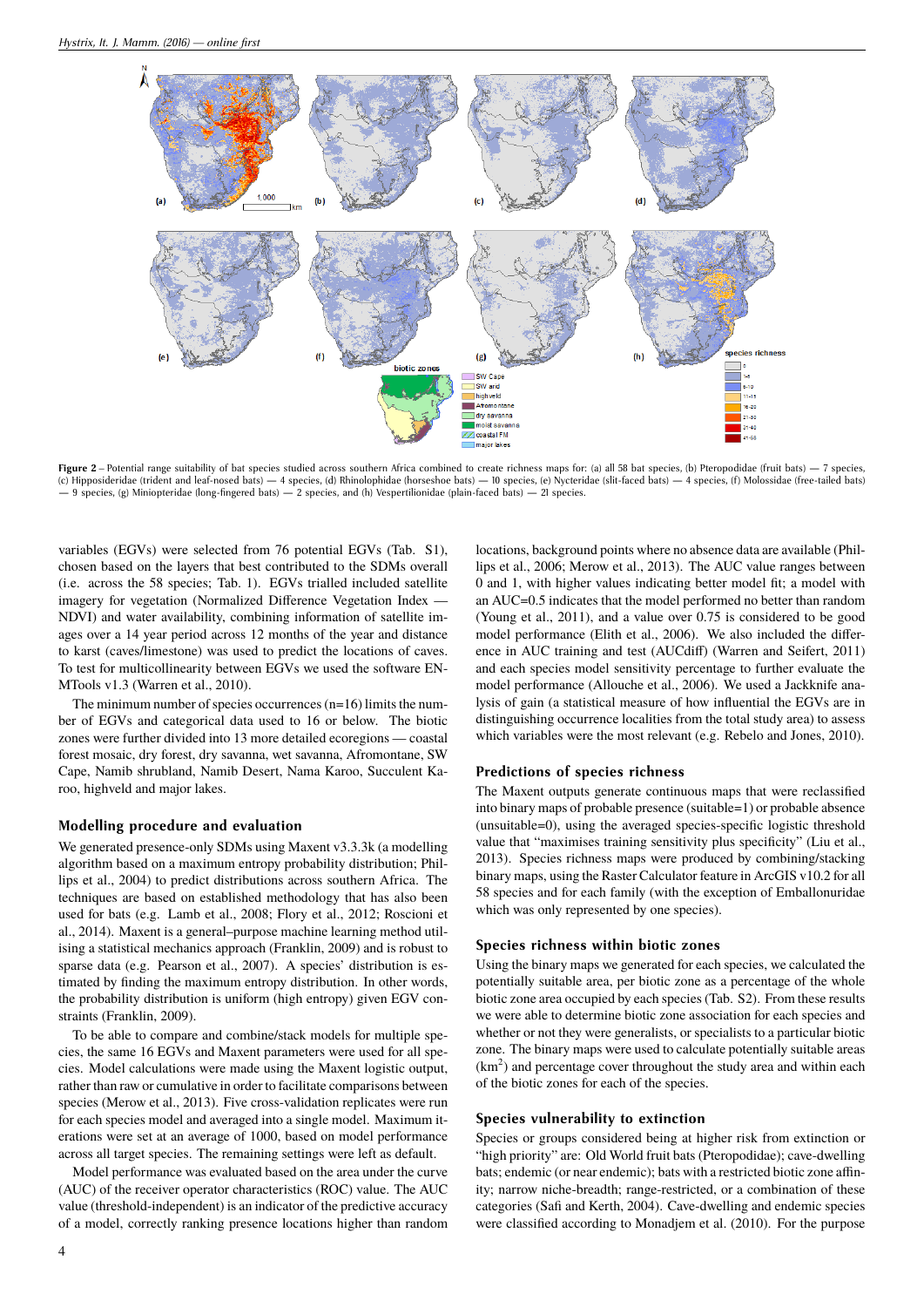of this study, endemics (n=18) combine endemic species only recorded in southern Africa (n=13) with near-endemic species — species whose known distribution is concentrated within southern Africa with fewer than five data points north of the study area "boundary". Taking the same approach for cave-dwelling species we generated species richness maps for obligate cave-dwelling species (n=12), facultative cavedwelling species  $(n=10)$ , species that only occasionally use caves  $(n=4)$ , and all these species combined (n=26). For each "high priority group", species richness maps were created to identify areas of conservation importance.

Standardised niche breadth was calculated using Levins' (1968) measure of niche breadth (Equation 1).

$$
B_j = \frac{1}{\Sigma p_{ij}^2} \tag{1}
$$

 $B_i$  = niche breadth of species *j* 

 $p_{ij}$  = proportion of occurrences of species *j* in biotic zone *i*.

In order to compare potential species distributions across the seven biotic zones the results were converted to Levin's standardised niche breadth (Equation 2).

$$
standardisedBj = \frac{B_j - 1}{n - 1}
$$
 (2)

 $B_j$  = niche breadth of species *j* 

 $n =$  number of resources (i.e. biotic zones).

Species were ranked according to their standardised niche breadth value (between 0 and 1) and subsequently categorised as restricted (below the 25<sup>th</sup> percentile), intermediate (between the 75<sup>th</sup> and 25<sup>th</sup> percentile) or broad (above the  $75<sup>th</sup>$  percentile).

Range extent was calculated using the modelled species potential distributions as a percentage of the study area (Santos et al., 2014). Species were then ranked according to the extent of their potential distribution and categorised into range-restricted, intermediate or broad as described above.

### **Results**

### **Model performance**

All the models for the 58 species had a high level of predictive accuracy, with  $AUC_{training}$  values between 0.864 and 0.991. Only three species had values <0.9 [*Eidolon helvum* (0.879), *Nycteris thebaica* (0.864) and *Neoromicia capensis* (0.871)]. AUC<sub>test</sub> values ranged between 0.667 and 0.955. Seven species had test AUC values <0.75 [*E. helvum* (0.667), *Epomophorus wahlbergi* (0.730), *Hipposideros caffer* (0.739), *Nycteris macrotis* (0.725), *N. thebaica* (0.730), *Tadarida aegyptiaca* (0.739), *Kerivoula argentata* (0.739)]. The lower values of the test compared to the training AUC values indicates some degree of model over-fitting. Six of the seven species listed above have relatively large potential distributions (>1000000 km<sup>2</sup>), the exception is *K. argentata* with a potential distribution of  $752853 \text{ km}^2$  (Tab. S2). The AUC<sub>diff</sub> values ranged between 0.213 and 0.021 and sensitivity values ranged between 77–100%, with only 5 species between 77 and 79% and the other 53 species above 80% (Tab. S2).

#### **Species richness**

Overall, species richness was highest in the eastern part of southern Africa, covering areas within the Afromontane and coastal forest mosaic biotic zones in the south-east, stretching north to the dry savanna



Figure 3 – Species richness by biotic region (a) moist savanna, (b) SW arid, (c) SW Cape (fynbos), (d) highveld, (e) Afromontane, (f) coastal forest mosaic, and (g) dry savanna (refer to Tab. S2 for species listed and percentage coverage within each biotic region).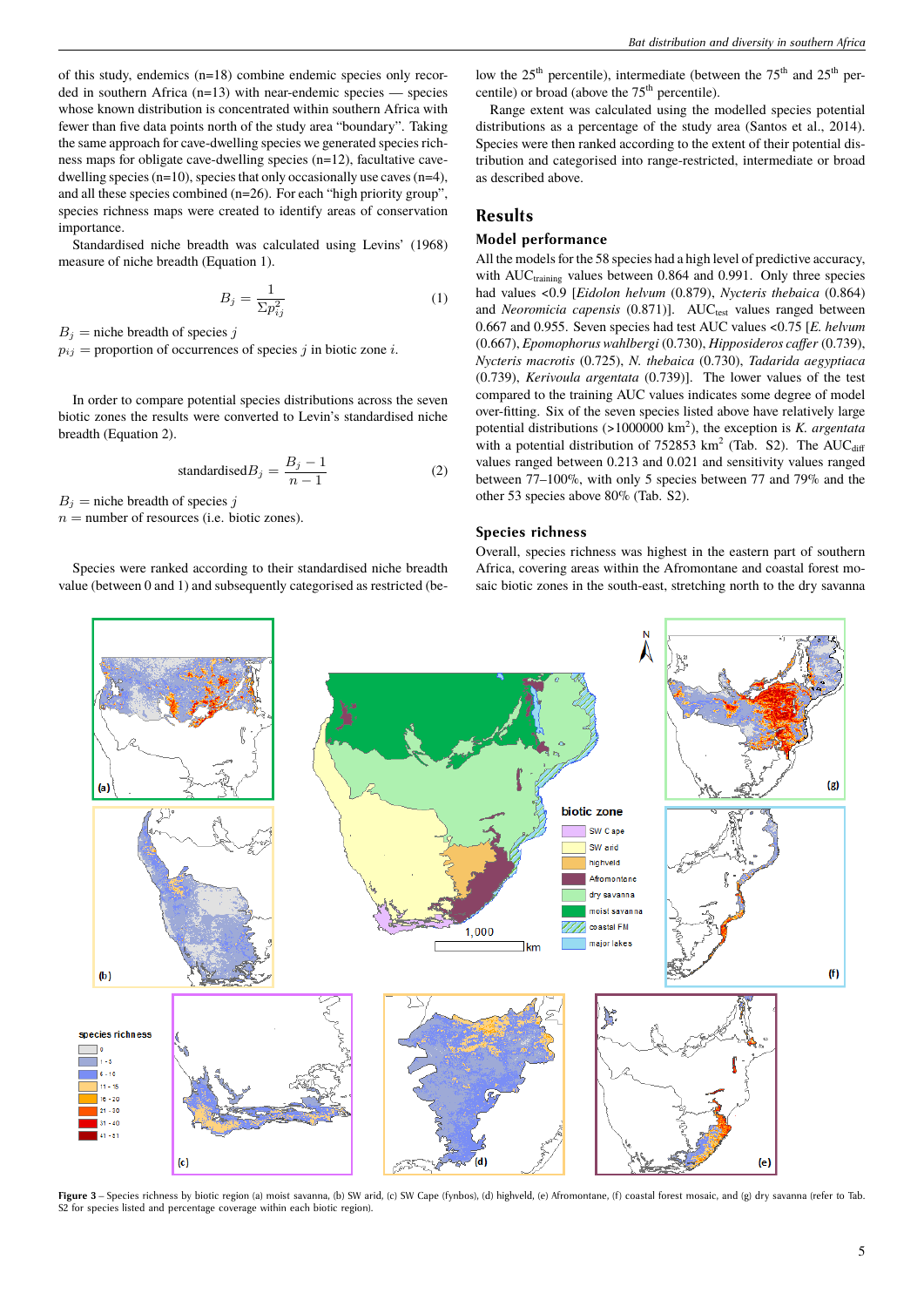

**Figure 4** – Levins' (1968) measure of standardised niche breadth — species potential occupancy within each biotic zones. Broad categories are defined by the 25<sup>th</sup> and 75<sup>th</sup> percentile. Endemic and near-endemic species highlighted in blue. Species names have been abbreviated in this figure, the full scientific names can be found in Tab. S2.

but also in some of the wet savanna areas and across the Okavango Delta in Botswana. There are also smaller areas of high species richness in the SW Cape, and patches in the west along the transition from SW arid to dry savanna areas (Fig. 2a).

Species richness by family showed some similarities with overall species richness, but spatial patterns for the Hipposideridae and Miniopteridae indicate these families are largely absent from arid and semiarid areas (Fig. 2b–h). Within the SW arid biotic zone, comprising the Namib Desert, the Kalahari and Nama and Succulent Karoo, the Namib scrubland is the most important area for bat diversity. While other families also occupy parts of the SW arid biotic zone, Rhinolophidae were predicted to be most suited to arid environmental conditions. The species richness maps per family show several high priority areas across southern Africa.

### Species richness within and affinity to biotic zones

Moist (i.e. wetter Zambezian miombo woodland dominated by Brachystegia, Julbernardia and Isoberlinia) and dry (i.e. Colophpspermum mopane woodland or drier Zambezian miombo woodland dominated by Brachystegia and Julbernardia) savanna biotic zones dominate the study area (Sankaran et al., 2005); dry savanna in particular has high species richness of bats with weak biogeographic affinities (wide niche breadth). There are also areas of high species richness, within all the biotic zones (Fig. 3a–g). Species with strong biogeographic affinities (narrow niche) were found in the SW Cape, highveld, Afromontane and to a lesser extent the coastal forest mosaic.

### **High priority species**

Based on the standardised Levin's measure, 14 species had restricted niche breadth (the lowest 25%) (Fig. 4). The most niche-restricted species in order were: *Chaerephon ansorgei*, *E. dobsonii*, *Mops midas*, *M. niveiventer*, *H. ruber*, *S. leucogaster* and *P. rusticus*. Of these 14, three are endemic taxa (*E. dobsonii*, *N. woodi* and *R. denti*), two are fruit bats (*E. dobsonii* and *E. labiatus*) and four are cave-dwelling (*H. ruber*, *N. woodi*, *R. denti* and *R. hildebrandtii*).

The largest potential distribution was for both *N. thebaica* and *N. capensis*, both potentially occurring in 27% of the study area (Fig. 5). Sixteen species were categorised as range-restricted by ranking the species according to their potential occupied area (with potential distributions of  $\leq 10\%$ ). Of these 16 species, six are endemic or near-endemic



Figure 5 – Percentage of species potential distribution across southern Africa. Broad categories are defined by the 25<sup>th</sup> and 75<sup>th</sup> percentile. Endemic and near-endemic species highlighted in blue. Species names have been abbreviated in this figure, the full scientific names can be found in Tab. S2.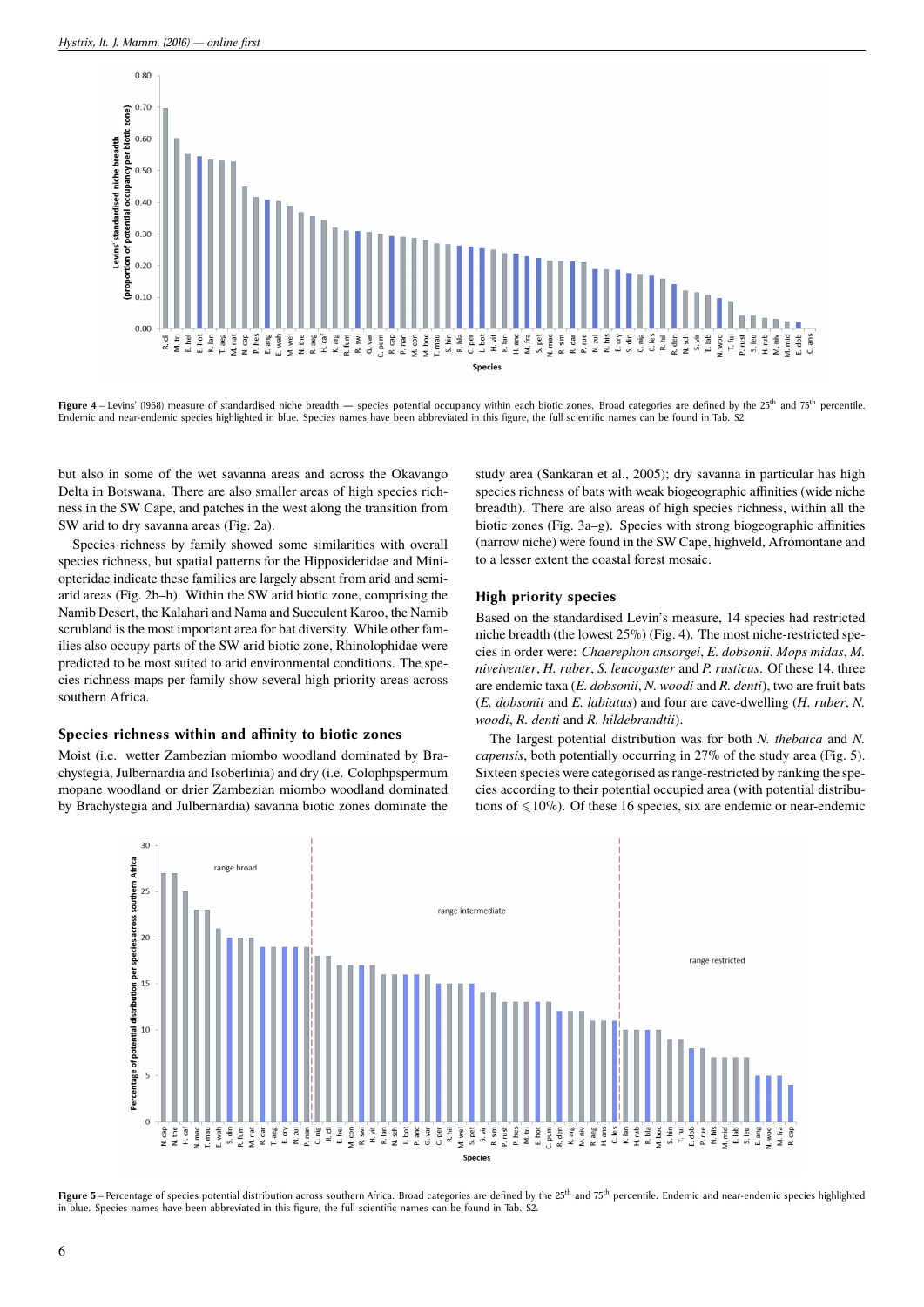(e.g. *R. capensis* — 4%, *Miniopterus fraterculus* — 5%, *N. woodi* — 5%, *Epomophorus angolensis* — 5%, *E. dobsonii* — 8%, *R. blasii* — 10%), and the other range-restricted species have potential distribution between 7 to 10%. Apart from the six (near) endemics, three of these species were fruit bats (*M. angolensis*, *E. dobsonii* and *E. labiatus*); three are obligate cave-dwellers (*R. capensis*, *M. fraterculus* and *R. blasii*) and three occasional cave-dwellers (*H. ruber*, *N. hisperida* and *N. woodi*). Three species, all considered to be Least Concern (IUCN, 2016), had both a high affinity to a particular biotic zone and are relatively range-restricted (68%): *E. dobsonii* (Pteropodidae), *M. midas* (Molossidae) and *S. leucogaster* (Vespertilionidae). Spatial patterns of species considered to be most "high priority" can be seen in Fig. 6a–e. Pteropodidae are predicted to be absent or have low probability of occurrence in arid and semi-arid environments, and the highest species richness for this family is found in in moist savanna (Fig. 6a). *Epomophorus wahlbergi* and *R. aegyptiacus* are the only fruit bats to occupy the SW Cape biotic zone, yet appear to be absent from the SW arid area, and have a fragmented western distribution (north to south). *E. wahlbergi* only occurs in the eastern most parts of the SW Cape, specifically in the Knysna Forest region. Obligate cave-dwelling species follow a very similar spatial pattern to the overall species richness with some additional areas along the southern edge of the distribution from SW Cape (Fig. 6b). Species with restricted niches, such as *C. ansorgei* and *N. woodi*, are found in areas of high species richness in the east of the dry savanna biotic zone. To a lesser extent there is also a corridor from east to west with few species across this region and large patches of lower species richness in the SW arid biotic zone (Fig. 6c). Endemics and range-restricted species also follow a similar spatial pattern to the overall species richness map (Fig. 6d–e).

Using a simple matrix we listed all species and summarised traits considered to put species within a "high priority group", such as being endemic or cave-dwelling. we found three fruit bats, two rhinolophid species and one species of Nycteridae and Miniopteridae in at least three of the five categories linked to a higher probability of extinction (Tab. 2 — species highlighted in bold were considered to be at highest risk because these species had the highest number of listed vulnerable traits).

## **Discussion**

### **Species richness hotspots**

The highest bat species richness is across the eastern region of southern Africa, a pattern. High species richness across the eastern escarpment follow a similar pattern to woody plant species richness, with lower species richness found in the west and a gradual increase to the east that also has higher levels of rainfall (O'Brien, 1993). The highest levels of bat biodiversity start from south-east South Africa, covering the Afromontane and coastal forest mosaic that continues north along the east coast of Mozambique. The highest areas of bat biodiversity in savanna run from north-east South Africa, to Zimbabwe, Mozambique, and southern Malawi and Zambia, at altitudes of up to 2000 m, with high summer temperatures and high levels of annual rainfall (Happold and Lock, 2013). High species richness was also found in the west of the study area, which runs along the Namibian woodland (transition between SW arid and dry savanna in Namibia). There are limited data on bat distributions in Angola, partly due to the high numbers of landmines in the region, a legacy of the recent civil war (1975–2000s) that has prevented major land use change as has been seen in other areas on the subcontinent (Berhe, 2007) and most certainly are under-represented in these models. The dry forests to the north of the Okavango Delta, in Botswana is predicted to have high bat species richness due to the high availability of water in this semi-arid area. Likewise, the SW arid zones (excluding the northern Kalahari and southern Nama Karoo) is predicted to have higher species richness — most likely following water availability along the Orange River.

### **Important areas for bats within each biotic zone**

A large number of species were associated with both savanna biotic zones, and many of these species are also found across more than one biotic zone (i.e. are more generalist species). Some species are more



Figure 6 – Species richness maps of groups considered to be "high priority" groups: (a) fruit bats (n=7); (b) cave bats (n=26) — obligate cave-dwellers (12 species), facultative cave-dwellers (10 species) and occasional cave-dweller (4 species); (c) species with a restricted niche breadth (n=14); (d) endemics (n=18) — southern African endemics (13 species) and near-endemics (5 species); and (e) range-restricted species (n=15) (for further species information refer to Tab. S2).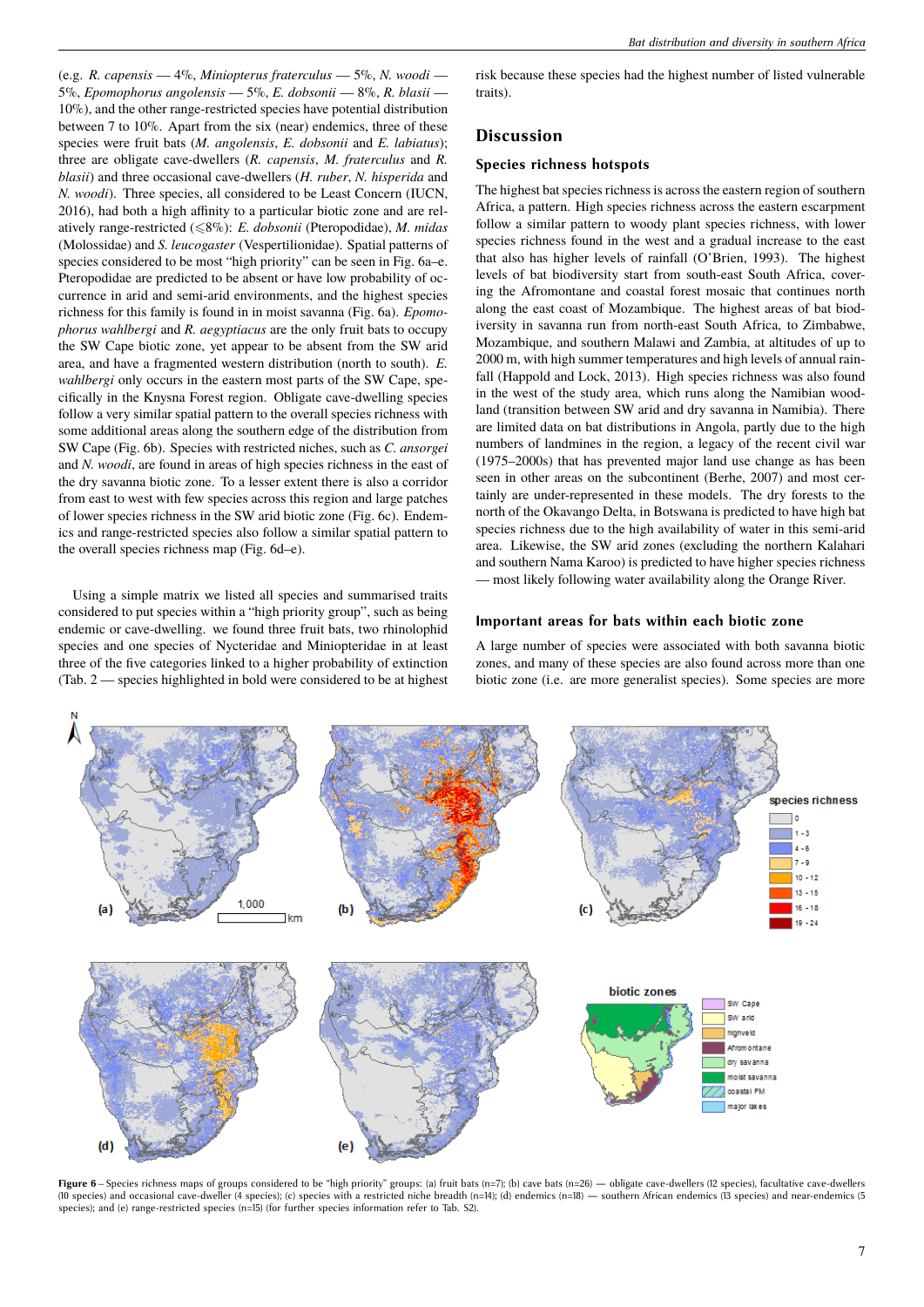Table 2 – Summary of species identifying specific criteria that may put them at "higher risk" by having a narrow niche breadth, or being a range-restricted, endemic, fruit or obligate cave-dwelling species. Criteria relevant to each species are identified by a tick (v) sign relevant to each species. "Additional information" provides further information on species IUCN threat status or predicted distribution if <10% of the study area (NT=Near Threatened and DD=Data Deficient). Species highlighted in bold are considered to be of higher conservation priority, with three or more categories highlighted.

| <b>Species</b>                                   | Niche-<br>restricted | Range-<br>restricted | <b>Endemic</b> | Fruit<br>bat | Obligate<br>cave-dwellers | <b>IUCN</b><br>threatened<br>species | No. of<br>biotic zone(s) | <b>Additional</b><br>information                |
|--------------------------------------------------|----------------------|----------------------|----------------|--------------|---------------------------|--------------------------------------|--------------------------|-------------------------------------------------|
| Eidolon helvum                                   |                      |                      |                | ✓            |                           |                                      | 6                        | NT species                                      |
|                                                  |                      | ✓                    | $\checkmark$   |              |                           | $\checkmark$<br>√                    | 6                        |                                                 |
| Epomophorus angolensis                           |                      |                      |                | ✓            |                           |                                      |                          | NT species,                                     |
|                                                  |                      |                      |                |              |                           |                                      |                          | 5% distribution                                 |
| Epomophorus crypturus                            |                      |                      | ✓              | ✓            |                           |                                      | 5                        |                                                 |
| Epomophorus labiatus                             | ✓                    | ✓                    |                |              |                           |                                      | 3                        |                                                 |
| Epomophorus wahlbergi                            |                      |                      |                |              |                           |                                      | 6, SW arid $(1\%)$       |                                                 |
| Epomops dobsonii                                 | ✓                    | ✓                    | ✓              |              |                           |                                      | $\overline{c}$           | $8\%$                                           |
| Rousettus aegyptiacus                            |                      |                      |                |              | ✓                         |                                      | 6                        |                                                 |
| Cloeotis percivali                               |                      |                      | $\checkmark$   |              | ✓                         |                                      | 5                        |                                                 |
| Hipposideros ruber                               | ✓                    |                      |                |              |                           |                                      | 3                        |                                                 |
| Hipposideros vittatus                            |                      |                      |                |              | ✓                         | ✓                                    | 5                        | NT species                                      |
| Rhinolophus blasii                               |                      | ✓                    | ✓              |              |                           |                                      | 5                        |                                                 |
| <b>Rhinolophus capensis</b>                      |                      |                      | ✓              |              |                           |                                      | 3                        | NT species<br>$(2004)$ , $4\%$                  |
| Rhinolophus clivosus                             |                      |                      |                |              | ✓                         |                                      | 7                        |                                                 |
| Rhinolophus darlingi                             |                      |                      |                |              |                           |                                      | 6, moist savanna (1%)    |                                                 |
| Rhinolophus denti                                | ✓                    |                      |                |              |                           |                                      | 4, Afromontane $(1\%)$   | $2004 - DD$ , $12\%$                            |
| Rhinolophus fumigatus                            |                      |                      |                |              | ✓                         |                                      | 5                        |                                                 |
| Rhinolophus hildebrandtii                        | ✓                    |                      |                |              |                           |                                      | 4                        | Now identified<br>as including<br>multiple taxa |
|                                                  |                      |                      |                |              |                           |                                      |                          | (Taylor et al., 2012)                           |
| Rhinolophus simulator                            |                      |                      |                |              | ✓                         |                                      | 6, SW arid $(1\%)$       |                                                 |
| Rhinolophus swinnyi                              |                      |                      |                |              | ✓                         |                                      | 4                        |                                                 |
| Nycteris woodi                                   | ✓                    | ✓                    | ✓              |              |                           |                                      | 2                        | $5\%$                                           |
| Mops midas                                       |                      |                      |                |              |                           |                                      | 2                        | $7\%$                                           |
| Mops niveiventer                                 |                      |                      |                |              |                           |                                      | 3                        |                                                 |
| Sauromys petrophilus                             |                      |                      | ✓              |              |                           |                                      | 5                        |                                                 |
| Tadarida fulminans                               | √                    | ✓                    |                |              |                           |                                      | 3                        | $9\%$                                           |
| Miniopterus fraterculus                          |                      | ✓                    | ✓              |              | ✓                         |                                      | 5                        | $5\%$                                           |
| Miniopterus natalensis                           |                      |                      |                |              | ✓                         |                                      | 7                        |                                                 |
| Cistugo lesueuri                                 |                      |                      |                |              |                           |                                      | 6                        |                                                 |
| Eptesicus hottentotus                            |                      |                      |                |              |                           |                                      | 7, moist savanna $(1\%)$ |                                                 |
| Hypsugo anchietae                                |                      |                      |                |              |                           |                                      | 4                        |                                                 |
| Kerrivoula lanosa                                |                      |                      |                |              |                           |                                      | 6, SW arid $(1\%)$       |                                                 |
| Laephotis botswanae                              |                      |                      | ✓              |              |                           |                                      | 3                        |                                                 |
| Myotis bocagii                                   |                      | ✓                    |                |              |                           |                                      | 4                        |                                                 |
| Myotis tricolor                                  |                      |                      |                |              | ✓                         |                                      | 7                        |                                                 |
|                                                  |                      |                      |                |              |                           |                                      | 5                        |                                                 |
| Neoromicia zuluensis<br>Nycticeinops schlieffeni |                      |                      |                |              |                           |                                      |                          |                                                 |
|                                                  | ✓                    |                      |                |              |                           |                                      | 5                        |                                                 |
| Pipistrellus rueppellii                          |                      | ✓                    |                |              |                           |                                      | 5, SW arid (1%)          |                                                 |
| Pipistrellus rusticus                            | ✓                    |                      |                |              |                           |                                      | 3                        |                                                 |
| Scotoecus hirundo                                |                      |                      |                |              |                           |                                      | 4                        |                                                 |
| Scotophilus dinganii                             |                      |                      | $\checkmark$   |              |                           |                                      | 5                        |                                                 |
| Scotophilus leucogaster                          | ✓                    | ✓                    |                |              |                           |                                      | 3, Afromontane (1%)      | $7\%$                                           |
| Scotophilus viridis                              |                      |                      |                |              |                           |                                      | 4, moist savanna (1%)    |                                                 |

restricted, such as *K. argentata* which is predicted to occur primarily, if not exclusively, in coastal forest mosaic.

rivers/streams predicted to be most suitable. In 2004 this species was classified as "Data Deficient" but its status changed to "Least Concern" in 2008, even though there are very few known roosts.

The spatial patterns of the family and "high priority" groups largely followed those of overall species richness. However, if only overall species richness patterns were considered, some important areas and species with restricted distributions or narrow niches would be overlooked. For example, in the southern and eastern areas within the highveld biotic zone, most of the highveld is predicted to be particularly suitable for some species in the families Pteropodidae, Rhinolophidae, Molossidae and Vespertilionidae. Central and south-east areas within the SW arid biotic zone are important for fewer species but these are often specialists. For example, 37% of this biotic zone is suitable for *R. denti*, with karst areas (providing roosts) and those close to seasonal

With limited baseline data on current species distributions and population trends, it can be a difficult challenge to prioritise conservation measures. Species that are range-restricted, such as *C. ansorgei*, are a particular concern due to localised impacts having a potentially large effect on them. Other species may be of lower conservation concern because they are distributed across different biotic zones, but they may occupy a geographically restricted area. Such taxa include *E. angolensis*, which is predicted to be distributed in small patches across SW arid, Afromontane, dry and moist savanna and coastal forest mosaic. Little is known about this species' distribution, but the population trend may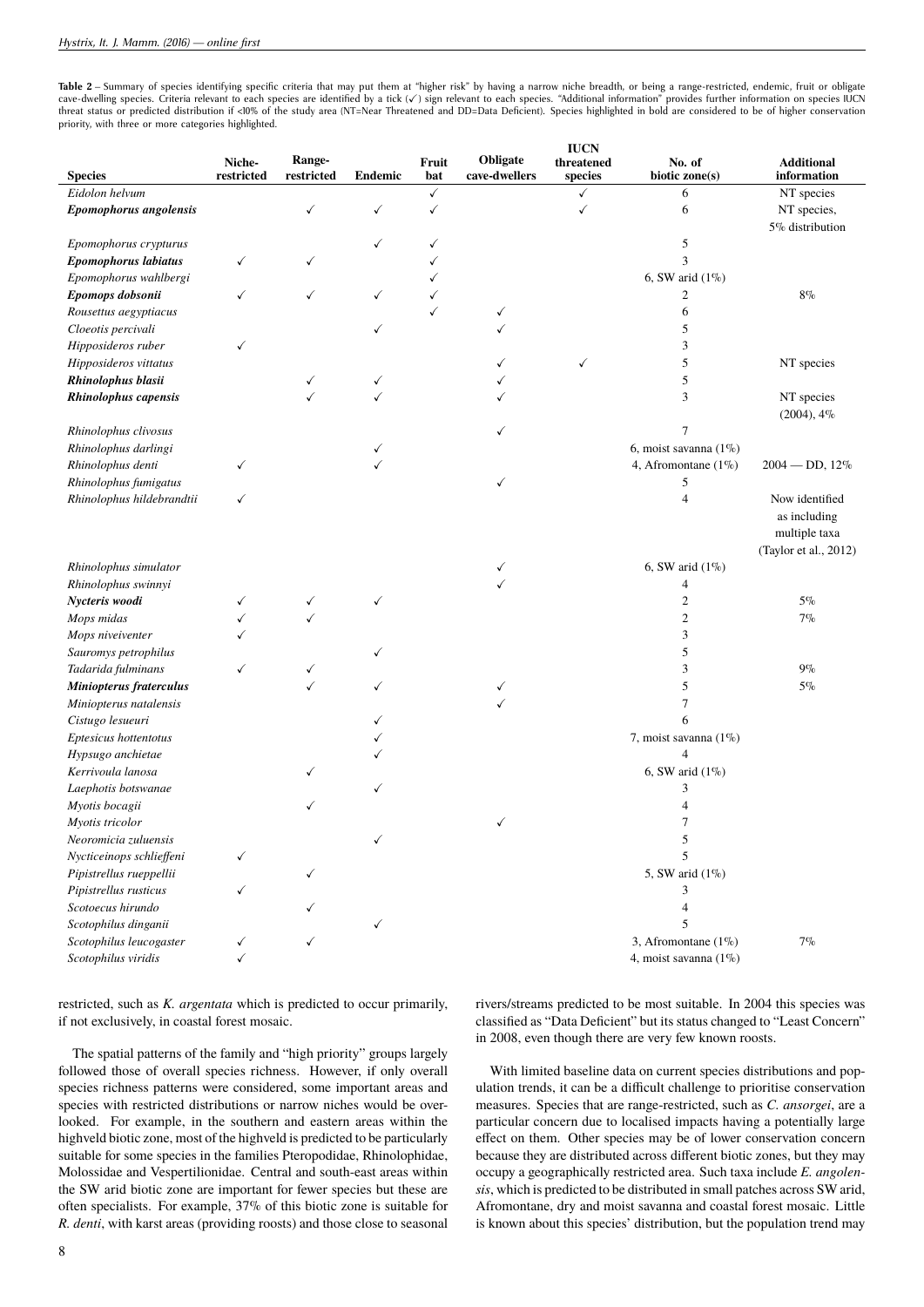be decreasing due to habitat loss (IUCN 2016). Without understanding population trends and connectivity across the landscape it is difficult to accurately assess species threats.

### **"High priority" species**

For this study we considered species to be "high priority" if they featured in a combination of three or more of the following categories: endemic, fruit bats, obligate cave-dwelling bats, niche- or range-restricted species. The seven species considered to be potentially "high priority" were three species in the Pteropodidae (*E. angolensis*, *E. labiatus* and *E. dobsonii*), two rhinolophids (*R. blasii* and *R. capensis*), a nycterid (*N. woodi*), and a miniopterid (*M. fraterculus*). All species apart from *E. angolensis* (a Near Threatened species) are categorised as Least Concern in the IUCN Red List (IUCN 2016). Of the 58 species studied only three are categorised as Near Threatened, the other two species being *E. helvum* (a fruit bat) and *H. vittatus*, both large visible species and raises concerns for no longer using Data Deficient assessment status.

In this study we show that concentrating conservation efforts solely based on species richness areas can overlook range-restricted and/or rare or other species considered to be at higher risk from extinction. While protecting biodiversity hotspots (or areas of high species richness) supports conservation efforts, they only consider a few areas with high biodiversity, do not account for phylogenetic diversity and can overlook rarer specialist species. The focus on species richness hotspots has also come under criticism as it does not incorporate the costs associated with different conservation planning options (Daru et al., 2014; Possingham and Wilson, 2005; Kareiva and Marvier, 2003).

### **Modelling limitations and caveats**

Since all species models were constrained to employ the same EGVs, we were unable to improve models with layers specifically for individual species and there were inevitable biases in sampling (e.g. very few records from Angola yet many from Zimbabwe) that resulted in models either over- or under-predicting distributions of some species. For example, models indicate over-prediction (predicting suitability where it is unlikely) in the Western Cape for *M. fraterculus*, *M. bocagii*, *M. welwitschii*, *P. hesperidus* and *S. dinganii* and in the east coast for *E. angolensis*.

Although species-specific tuning can improve model performance (Anderson and Gonzalez, 2011; Radosavljevic and Anderson, 2014), we modelled the predictive maps using the same set of parameters to be able to compare and combine models. While this study covers a large-scale, care should be taken when projecting results for species in new areas that are not currently within the known range (Peterson et al., 2007). SDMs do not account for barriers to movement and are based on available data (e.g. we were unable to obtain geology maps for the entire study area). Further, accuracy of the data will affect the models, such as misidentified specimens or species groups as an individual species that are part of a species complex. For example, new genetic findings identified five cryptic species in the *R. hildebrandtii* complex (Taylor et al., 2012) yet the data used in this study were based on historic records and therefore this species could not be separated. Additionally, museum data are not collected in a standardised, systematic way, and therefore there may be sampling biases in terms of areas and types of habitat (e.g. catching bats at caves is easier and surveys in Angola have been limited or the data are not available), and species that are harder to catch (e.g. molossids) or found in low densities may be undersampled or overlooked in areas they are present (Pardo et al., 2013). However, despite their limitations, SDMs provide valuable information that when used as part of an integrated approach, can inform conservation priority areas and highlight areas where survey efforts should be focused (e.g. Di Marco et al., 2014; Ferrier, 2002).

### **Implications for bat conservation in southern Africa**

Currently there are limited conservation management plans in place for bats across this diverse subcontinent (Racey, 2013). Many species are likely to be found in protected areas and are therefore considered protected in these areas. A big challenge in conservation is identifying conservation priority areas that consider a range of conservation targets (e.g. Buchanan et al., 2011). Therefore, we considered areas that may have fewer but rare species, while also considering endemics and other species considered to be "high priority", to focus on long-term viability of conservation actions (Embert et al., 2011). The models provide a robust starting point from which to assess potential priority areas for bats — i.e. determining most relevant areas for bat conservation for southern Africa by considering biogeographical affinities, levels of endemism and species considered to be at higher risk. The models predict lack of suitable habitat connecting eastern and western distributions, and for many species have a low probability of occurrence in arid and semi-arid areas. With future climate change predictions, the threat of isolating populations and barriers to migration may increase. In addition to savanna, Afromontane is an important biotic zone for many bat species and is considered to be a critically endangered habitat (Happold and Lock, 2013). Other threatened biotic zones are the coast forest mosaic, of which there is very little remaining, and the SW Cape, which is important for a few range-restricted species. The SW arid biotic zone is vulnerable from anthropogenic impacts (Happold and Lock, 2013), and although lower in overall species richness this area is important for some rare and range-restricted species. Ideally conservation status (or risk of extinction) would help inform a species' needs for conservation planning, along with covering areas within all biotic zones. Due to the lack of reliable distribution data and unknown population trends, IUCN conservation assessments cannot provide accurate evaluations with limited or outdated information. Often wide ranges are assumed and while the assessments are based on the best information available. Opportunities now exist to use species distribution models to better identify and target areas where data are needed and to also identify areas that are not suitable to better understand species' potential distributions and inform conservation assessments. For example, *R. capensis* is an endemic species located in the southwest extreme of our study area (Eastern and Western Cape up to South-West Namibia) is cave-dependent (Monadjem et al., 2010) and is restricted to 4% of potentially suitable habitat across the study area, yet is considered to be Least Concern.

Over the past few decades bat conservation efforts in some parts of the world has greatly improved our knowledge of species' trends and ecology, increased public engagement and species protection (e.g. Europe and Latin America; Racey, 2013). Africa is home to approximately 20% of bat species, and with growing threats to bats globally there is an urgent need for bat conservation in areas with large knowledge gaps and unknown conservation status of species. Where resources are limited and little is known about species ranges, species distribution models can be a powerful tool to inform and direct conservation priorities, as part of a multi-disciplinary integrated approach.

### **References**

- Allouche O., Tsoar S., Kadmon R., 2006. Assessing the accuracy of species distribution models: prevalence, kappa and the true skill statistic (TSS). Journal of Applied Ecology 43: 1223–1232.
- Anderson R.P., Gonzalez I., 2011. Species-specific tuning increases robustness to sampling bias in models of species distributions: an implementation with Maxent. Ecological Modelling 222: 2796–2811.
- Arnett E.B., Brown W.K., Erickson W.P., Fiedler J.K., Hamilton B.L., Henry T.H., Jain A., Johnson G.D., Kerns J., Koford R.R., Nicholson C.P., O'Connell T.J., Piorkowski M.D., Tankersley R.D. Jr, 2008. Patterns of bat fatalities at wind energy facilities in North America. Journal of Wildlife Management, 72: 61–78.
- Berhe A.A., 2007. The contribution of landmines to land degradation. Land Degradation & Develop 18: 1–15.
- Brink A.B., Eva H.D., 2009. Monitoring 25 years of land cover change dynamics in Africa: a sample based remote sensing approach. Applied Geography 29: 501–512.
- Brooks T.M., Mittermeier R.A., Mittermeier C.G., Da Fonseca G.A., Rylands A.B., Konstant W.R., Flick P., Pilgrim J., Oldfield S., Magin G., Hilton-Taylor C., 2002. Habitat loss and extinction in the hotspots of biodiversity. Conservation Biology 16(4): 909– 923.
- Buchanan G.M., Donald P.F., Butchart S.H.M., 2011. Identifying priority areas for conservation: a global assessment for forest-dependent birds. PLoS ONE 6: e29080.
- Carvalho S.B., Brito J.C., Crespo E.J., Possingham H.P., 2010. From climate change predictions to actions-conserving vulnerable animal groups in hotspots at a regional scale. Global Change Biology 16: 3257–3270.
- Conservation International, 2005. Map of Biodiversity Hotspots. Available at: http://cms. unige.ch/isdd/IMG/pdf/cihotspotmap.pdf [10 September 2014].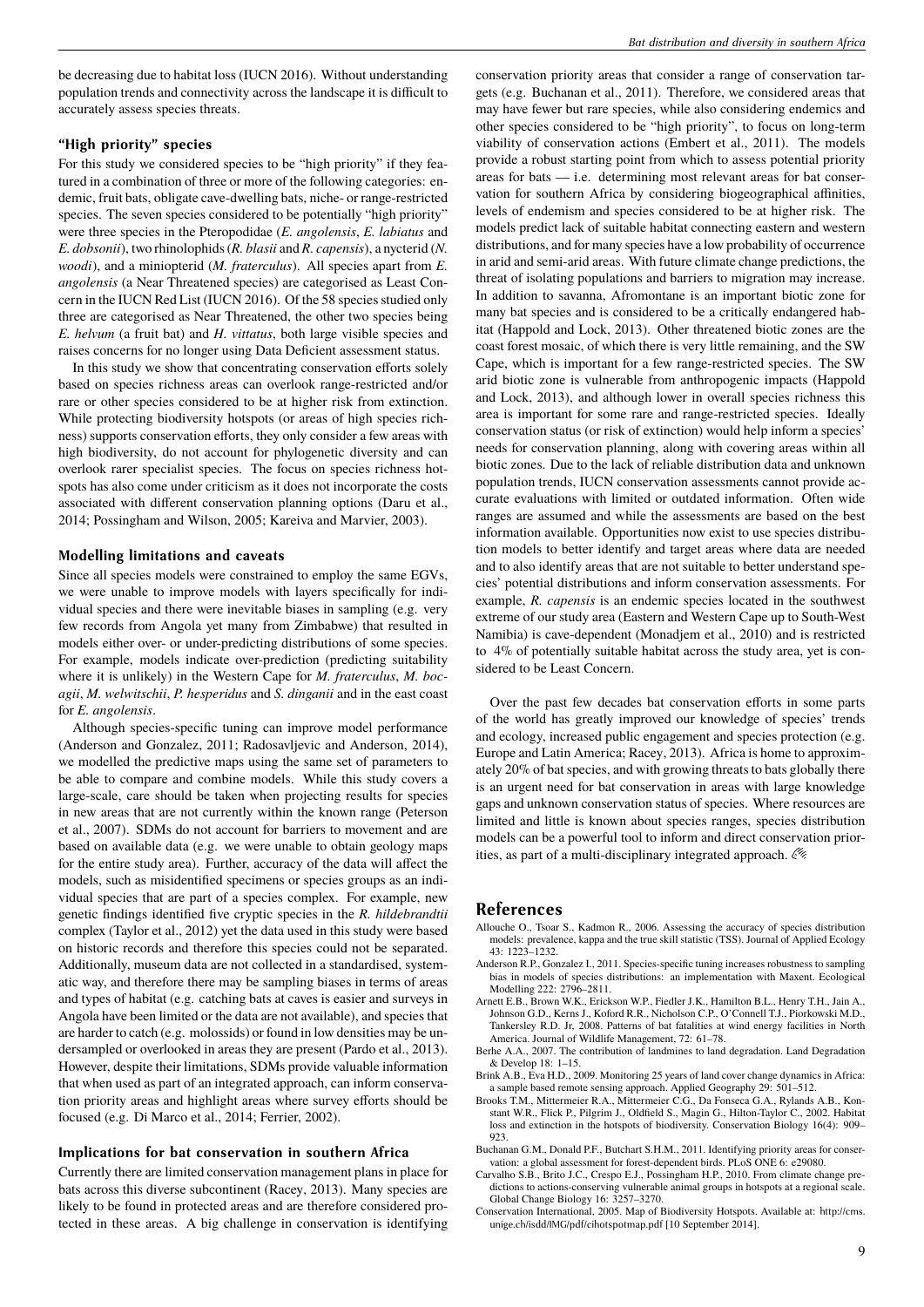- Daru B.H., Bank M., Davies T.J., 2014. Spatial incongruence among hotspots and complementary areas of tree diversity in southern Africa. Diversity and Distributions 2014:  $1 - 12$
- DeMatteo K.E., Loiselle B.A., 2008. New data on the status and distribution of the bush dog (*Speothos venaticus*): evaluating its quality of protection and directing research efforts. Biological Conservation 141(10): 2494–2505.
- Di Marco M., Buchanan G.M., Szantoi Z., Holmgren M., Marasini G.G., Gross D., Tranquilli S., Boitani L., Rondinini C., 2014. Drivers of extinction risk in African mammals: the interplay of distribution state, human pressure, conservation response and species biology. Philosophical Transactions of the Royal Society B: Biological Sciences 369: 20130198.
- Elith J., Graham C.H., Anderson R.P., Dudík M., Ferrier S., Guisan A., Hijmans R.J., Huettmann F., Leathwick J.R., Lehmann A., Li J., Lohmann L.G., Loiselle B.A., Manion G., Moritz C., Nakamura M., Nakazawa Y., Overton J. McC., Peterson A.T., Phillips S.J., Richardson K.S., Scachetti-Pereira R., Schapire R. E., Soberón J., Williams S., Wisz M.S., Zimmermann N.E., 2006. Novel methods improve prediction of species' distributions from occurrence data. Ecography 29: 129–151.
- Elith J., Phillips S.J., Hastie T., Dudík M., Chee Y.E., Yates C.J., 2011. A statistical explanation of MaxEnt for ecologists. Diversity and Distributions 17: 43–57.
- Embert D., Reichle S., Larrea-Alcázar D.M., Cortez C., Muñoz A., Gonzales L., Montaño R., Aguayo R., Domic E., Padial J. M., Maldonado M., Caballero P., Guerrero M., 2011. Priority areas for amphibian conservation in a Neotropical megadiverse country: the need for alternative, non place based, conservation. Biodiversity and Conservation 20: 1557–1570.
- Ezard T.H.G., Travis J.M.J., 2006. The impact of habitat loss and fragmentation on genetic drift and fixation time. Oikos 114: 367–375.
- Ferrier S., 2002. Mapping spatial pattern in biodiversity for regional conservation planning: where to from here? Systematic Biology 51(2): 331–363.
- Flory A.R., Kumar S., Stohlgren T.J., Cryan P.M., 2012. Environmental conditions associated with bat white-nose syndrome mortality in the north-eastern United States. Journal of Applied Ecology 49: 680–689.
- Franklin J., 2009. Mapping species distributions: spatial inference and prediction. Cambridge University Press.
- Guisan A., Thuiller W., 2005. Predicting species distribution: offering more than simple habitat models. Ecology Letters 8: 993–1009.
- Hagen E.M., Sabo J.L., 2011. A landscape perspective on bat foraging ecology along rivers: does channel confinement and insect availability influence the response of bats to aquatic resources in riverine landscapes? Oecologia 166: 751–760.
- Happold D.C. D., Lock J.M., 2013. Chapter 5: The Biotic Zones of Africa. In: Happold M., Happold D. (Eds.). Mammals of Africa. Vol. I. Introductory chapters and Afrotheria. Bloomsbury, London, pp. 57–74.
- Herkt K.M.B., Barnikel G., Skidmore A.K., Fahr J., 2016. A high-resolution model of bat diversity and endemism for continental Africa. Ecological Modelling 320: 9–28.
- Hernandez P.A., Franke I., Herzog S.K., Pacheco V., Paniagua L., Quintana H.L., Soto A., Sewnson J.J., Tovar C., Valqui T.H., Vargas J.,d Young B.E., 2008. Predicting species distributions in poorly-studied landscapes. Biodiversity and Conservation 17(6): 1353– 1366.
- Hijmans R.J., Cameron S.E., Parra J.L., Jones P.G., Jarvis A., 2005. Very high resolution interpolated climate surfaces for global land areas. International Journal of Climatology, 25(15): 1965–1978.
- Hughes A.C., Satasook C., Bates P.J., Bumrungsri S., Jones G., 2012. The projected effects of climatic and vegetation changes on the distribution and diversity of Southeast Asian bats. Global Change Biology 18: 1854–1865.
- Hutson A.M., Racey P.A., Mickleburgh S.P. (Eds.), 2001. Microchiropteran bats: global status survey and conservation action plan (Vol. 56). IUCN, Gland, Switzerland
- Jacobs D.S., Babiker H., Bastian A., Kearney T., van Eeden R., Bishop J.M., 2013. Phenotypic Convergence in Genetically Distinct Lineages of a *Rhinolophus* Species Complex (Mammalia, Chiroptera). PLoS ONE 8: e82614.
- Jones K.E., Purvis A., Gittleman J.L., 2003. Biological correlates of extinction risk in bats. The American Naturalist 161: 601–614.
- Jones G., Jacobs D.S., Kunz T.H., Willig M.R., Racey P.A, 2009. Carpe noctem: the importance of bats as bioindicators. Endangered Species Research 8: 93–115.
- Kareiva P., Marvier M., 2003. Conserving Biodiversity Coldspots Recent calls to direct conservation funding to the world's biodiversity hotspots may be bad investment advice. American Scientist 91: 344–351.
- Krauss J., Bommarco R., Guardiola M., Heikkinen R.K., Helm A., Kuussaari M., Lindborg R., Öckinger E., Pärtel M., Pino J., Pöyry J., Raatikainen K.M., Sang A., Stefanescu C., Teder T., Zobel M., Steffan-Dewenter I., 2010. Habitat fragmentation causes immediate and time-delayed biodiversity loss at different trophic levels. Ecology Letters 13: 597– 605.
- Kingdon J., 2013. The Kingdon field guide to African mammals. A & C Black, London.
- Kunz T.H., Pierson E.D., 1994. An Introduction. In: Bats of the World. Nowak R.M. (Ed.). The John Hopkins University Press, Baltimore and London, p. 27.
- Lamb J.M., Ralph T.M.C., Goodman S.M., Bogdanowicz W., Fahr J., Gajewska M., Bates P.J.J., Eger J. Benda P., Taylor P.J., 2008. Phylogeography and predicted distribution of African-Arabian and Malagasy populations of giant mastiff bats, *Otomops* spp. (Chiroptera: Molossidae). Acta Chiropterologica 10: 21–40.
- Lennon J.J., Koleff P., Greenwood J.J.D., Gaston K.J., 2003. Contribution of rarity and commonness to patterns of species richness. Ecology Letters 7: 81–87.
- Liu C., White M., Newell G., 2013. Selecting thresholds for the prediction of species occurrence with presence-only data. Journal of Biogeography 40: 778–789.
- Mace G.M., Collar N.J., Gaston K.J., Hilton-Taylor C., Akçakaya H.R., Leader-Williams N., Milner-Gulland E.J., Stuart S.N., 2008. Quantification of extinction risk: IUCN's system for classifying threatened species. Conservation Biology 22: 1424–1442.
- Marcer A., Sáez L., Molowny-Horas R., Pons X., Pino J., 2013. Using species distribution modelling to disentangle realised versus potential distributions for rare species conservation. Biological Conservation 166: 221–230.
- Merow C., Smith M.J., Silander J.A., 2013. A practical guide to MaxEnt for modeling s cies' distributions: what it does, and why inputs and settings matter. Ecography 36(10): 1058–1069.
- Mickleburgh S.P., Hutson A.M., Racey P.A., (Eds.), 1992. Old World fruit bats. An action
- plan for their conservation. IUCN, Gland, Switzerland. Mickleburgh S.P., Hutson A.M., Racey P.A., 2002. A review of the global conservation status of bats. Oryx 36: 18–36.
- Monadjem A., Reside A., 2008. The influence of riparian vegetation on the distribution and abundance of bats in an African savanna. Acta Chiropterologica 10: 339–348.
- Monadjem A., Taylor P. J., Cotterill F.P.D., Schoemann C., 2010. Bats of southern and central Africa: a taxonomic and biogeographical synthesis. University of Witwatersrand Press, Johannesburg.
- Myers N., Mittermeier R.A., Mittermeier C.G., Da Fonseca G.A., Kent J., 2000. Biodiversity hotspots for conservation priorities. Nature 403: 853–858.
- O'Brien E.M., 1993. Climatic Gradients in Woody Plant Species Richness: Towards an Explanation Based on an Analysis of Southern Africa's Woody Flora. Journal of Biogeography 20: 181–198.
- Orme C.D.L., Davies R.G., Burgess M., Eigenbrod F., Pickup N., Olson V.A., Webster A.J., Ding T.-S., Rasmussen P.C., Ridgely R.S., Stattersfield A.J., Bennett P.M., Blackburn T.M., Gaston K.J., Owens I.P.F., 2005. Global hotspots of species richness are not congruent with endemism or threat. Nature 436: 1016–1019.
- Papes M., Gaubert P., 2007. Modelling ecological niches from low numbers of occurrences: assessment of the conservation status of poorly known viverrids (Mammalia, Carnivora) across two continents. Diversity and Distributions 13: 890–902.
- Pardo I., Pata M.P., Gómez D., García M.B., 2013. A novel method to handle the effect of uneven sampling effort in biodiversity databases. PLoS ONE 8: e52786.
- Pearson R.G., Raxworthy C.J., Nakamura M., Peterson A.T., 2007. Predicting species distributions from small numbers of occurrence records: a test case using cryptic geckos in Madagascar. Journal of Biogeography 34: 102–117.
- Peterson A.T., Papeş M., Eaton M., 2007. Transferability and model evaluation in ecological niche modeling: a comparison of GARP and Maxent. Ecography 30: 550–560.
- Phillips S.J., Dudik M., Schapire R.E., 2004. A maximum entropy approach to species distribution modeling. In: Proceedings of the 21st International Conference on Machine Learning. ACM Press, New York, pp. 655–662.
- Phillips S.J., Anderson R.P., Schapire R.E., 2006. Maximum entropy modeling of species geographic distributions. Ecological Modelling 190(3-4): 231–259.
- Polidoro B.A., Carpenter K.E., Collins L., Duke N.C., Ellison A.M., Ellison J.C., Farnsworth E.J., Fernando E.S., Kathiresan K., Koedam N.E., Livingstone S.R., Miyagi T., Moore G.E., Nam V.N., Ong J.E., Primavera J.H., Salmo S.G., Sanciangco J.C., Sukardjo S., Wang Y., Yong J.W.H., 2010. The loss of species: mangrove extinction risk and geographic areas of global concern. PLoS ONE 5: e10095.
- Possingham H.P., Wilson K.A., 2005. Biodiversity: turning up the heat on hotspots. Nature 436: 919–920.
- Racey P.A., 2013. Bat Conservation: Past, Present and Future. In: Adams R.A., Pedersen S.C. (Eds.) Bat Evolution, Ecology and Conservation. Springer, New York, pp. 517–532.
- Radosavljevic A., Anderson R.P., 2014. Making better Maxent models of species distributions: complexity, overfitting and evaluation. Journal of Biogeography 41: 629–643.
- Razgour O., Hanmer J., Jones G., 2011. Using multi-scale modelling to predict habitat suitability for species of conservation concern: the grey long-eared bat as a case study. Biological Conservation 144: 2922–2930.
- Rebelo H., Jones G., 2010. Ground validation of presence-only modelling with rare species: a case study on barbastelles *Barbastella barbastellus* (Chiroptera: Vespertilionidae). Journal of Applied Ecology 47: 410–420.
- Rebelo H., Tarroso P., Jones G., 2010. Predicted impact of climate change on European bats in relation to their biogeographic patterns. Global Change Biology 16: 561–576.
- Roscioni F., Rebelo H., Russo D., Carranza M.L., Di Febbraro M., Loy A., 2014. A modelling approach to infer the effects of wind farms on landscape connectivity for bats. Landscape Ecology 29: 891–903.
- Safi K., Kerth G., 2004. A comparative analysis of specialization and extinction risk in temperate-zone bats. Conservation Biology 18: 1293–1303.
- Sankaran M., Hanan N.P., Scholes R.J., Ratnam J., Augustine D.J., Cade B.S., Gignoux J., Higgins S.I., Le Roux X., Ludwig F., Ardo J., Banyikwa F., Bronn A., Bucini G., Caylor K.K., Coughenour M.B., Diouf A., Ekaya W., Feral C.J., February E.C., Frost P.G.H., Hiernaux P., Hrabar H., Metzger K.L., Prins H.H.T., Ringrose S., Sea W., Tews J., Worden J., Zambatis N., 2005. Determinants of woody cover in African savannas. Nature 438: 846–849.
- Santos H., Juste J., Ibáñez C., Palmeirim J.M., Godinho R., Amorim F., Alves P, Costa H., de Paz O., Pérez-Suarez G., Martínez-Alos S., Jones G., Rebelo H., 2014. Influences of ecology and biogeography on shaping the distributions of cryptic species: three bat tales in Iberia. Biological Journal of the Linnean Society 112: 150–162.
- Schoeman M.C., Cotterill F.P.D.W., Taylor P.J., Monadjem A., 2013. Using potential distributions to explore environmental correlates of bat species richness in southern Africa: Effects of model selection and taxonomy. Current Zoology 59: 279–293.
- Simmons N.B., 2005. Order Chiroptera. In: Wilson D.E., Reeder D.M. (Eds.). Mammal Species of the World. Johns Hopkins University Press, Baltimore.
- Singaravelan N., Marimuthu G., Racey P.A., 2009. Do fruit bats deserve to be listed as vermin in the Indian Wildlife (Protection) and Amended Acts? A critical review. Oryx 43: 608–613.
- Taylor P.J., Stoffberg S., Monadjem A., Schoeman M.C., Bayliss J., Cotterill F.P.D., 2012. Four new bat species (*Rhinolophus hildebrandtii* Complex) Reflect Plio-Pleistocene divergence of dwarfs and giants across an Afromontane archipelago. PLoS ONE 7: e41744.
- UNEP, 2008. Africa Atlas of our Changing Environment. Nairobi, Kenya. Vitousek P.M., Mooney H.A., Lubchenco J., Melillo J.M., 1997. Human domination of Earth's ecosystems. Science 277: 494–499.
- Warren D.L., Seifert S.N., 2011. Ecological niche modelling in Maxent: the importance of model complexity and the performance of model selection criteria. Ecological Applications 21: 335–342.
- Warren D.L., Glor R.E., Turelli M., 2010. ENMTools: a toolbox for comparative studies of environmental niche models. Ecography 33: 607–611.
- Williams P.W., Ford D.C., 2006. Global distribution of carbonate rocks. Zeitschrift für Geomorphologie N.F. Suppl.-Vol. 147: 1–2.
- Wisz M.S., Hijmans R.J., Li J., Peterson A.T., Graham C.H., Guisan A., 2008. Effects of sample size on the performance of species distribution models. Diversity and Distributions 14: 763–773.
- Young N., Carter L., Evangelista P., Jarnevich C., 2011. A MaxEnt Model v3.3.3e Tutorial (ArcGIS v10). Natural Resource Ecology Laboratory, Colorado State University and National Institute of Invasive Species Science. Available at http://ibis.colostate.edu/ WebContent/WS/ColoradoView/TutorialsDownloads/A\_Maxent\_Model\_v8.pdf